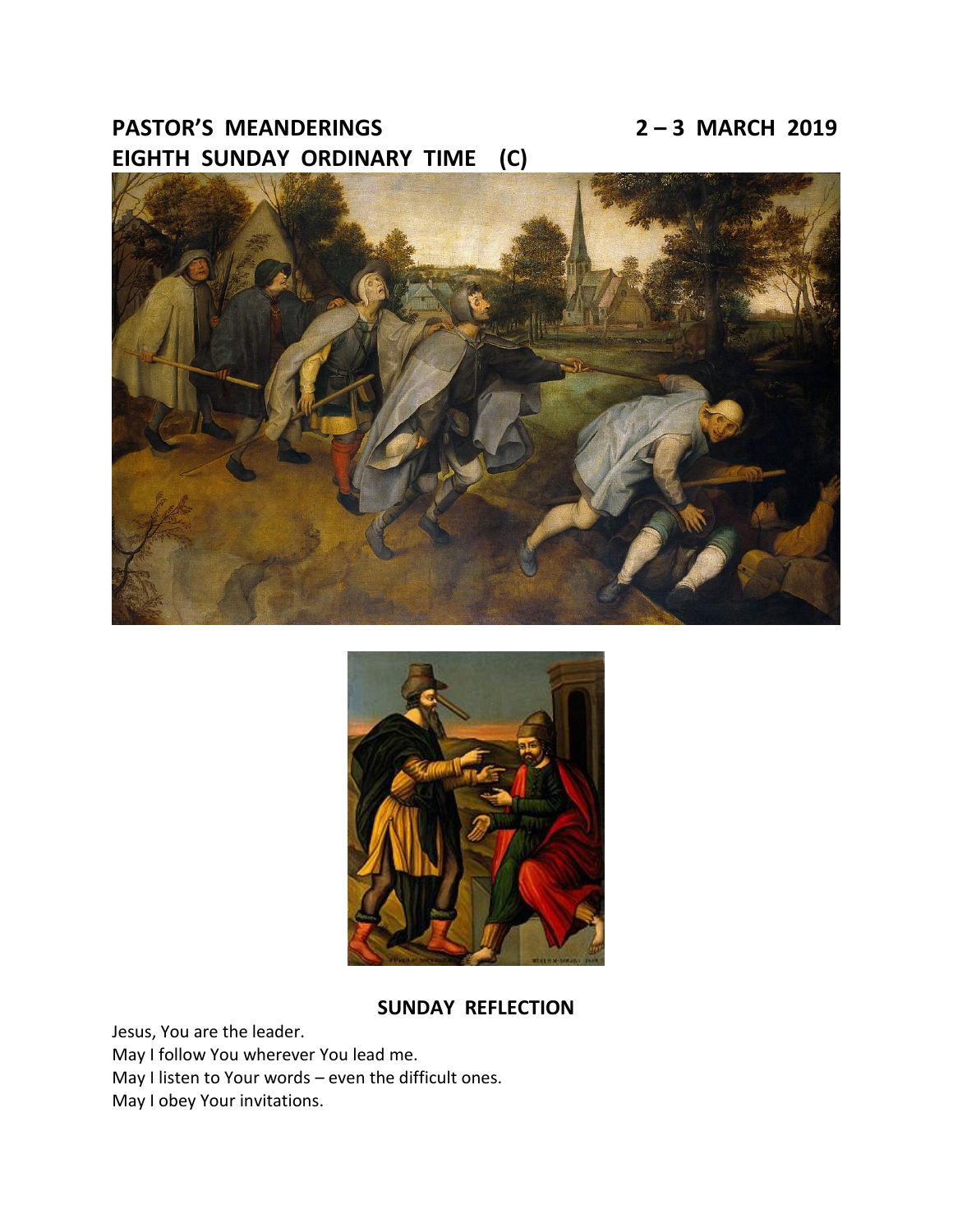May I find the peace only You can give. In my leading of others keep me gentle and kind: keep me humble of heart and full of love. And full of forgiveness With a little bit of humor thrown in.

### **INTENTION FOR MARCH**

Recognition of the Right of Christian Communities.

That Christian communities, especially those who are persecuted, feel that they are close to Christ and have their rights respected.

### **THEME FOR THE MONTH OF MARCH**

March is the month of devotion to St. Joseph, whose feast falls on March 19<sup>th</sup>. The date of the solemnity of St. Joseph dates to the end of the 15<sup>th</sup> century; within the next few centuries, the entire month as a time for devotion to St. Joseph became part of tradition.

In a society which seems to discourage the importance of marriage and fatherhood, St. Joseph, the spouse of the Virgin and the man given the responsibility of raising Jesus, is an incredible model of an obedient, faithful, Christian father.

"This patronage must be invoked as ever necessary for the Church, not only as a defense against all dangers, but also, and indeed primarily, as an impetus for her renewed commitment to evangelization in the world and to re-evangelization," wrote St. John Paul II in *Redemptoris Custos*(*Guardian of the Redeemer*).

John Paul II further said, "Because St. Joseph is the protector of the Church, he is the guardian of the Eucharist and the Christian family. Therefore, we must turn to St. Joseph today to ward off attacks upon the real presence of Christ in the Eucharist and upon the family. We must plead with St. Joseph to guard the Eucharistic Lord and the Christian family during this time of peril."

**St. Joseph Table**: this annual collection of bread will be conducted on the weekend of 16-17 March. More information on this celebration and its history will appear next wee.

# **LENTEN REFLECTION**

Lent is a season for refocusing on the suffering and death of Our Lord Jesus Christ, so that we will be ready to embrace the good news of the Resurrection.

Why this emphasis on suffering? Because Christ saved us through an act of suffering. He bore in his own person the weight of our sin and died for us on the cross, where suffering and love coincided.

And the Church is the Body of Christ, which participates in Christ. Therefore, we shouldn't be surprised that we will be called upon to suffer out of love. In the economy of grace, God may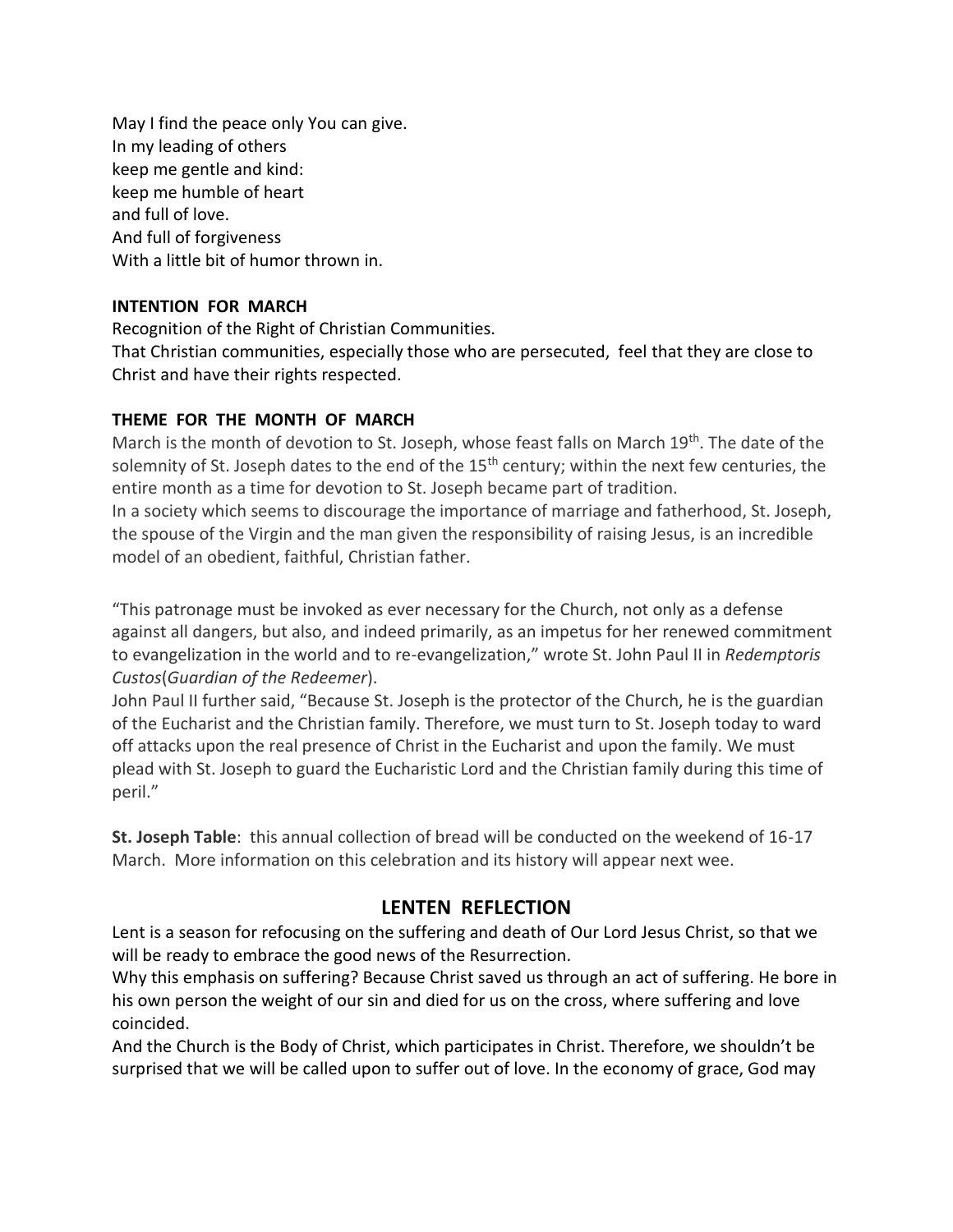use our suffering to bear the burden of another member of the Body of Christ, just as one system can take up the work of another, or one organ can support another.

So as we begin with Ash Wednesday, let us resolve to focus on Christ's suffering, and to unite our own suffering–through fasting, prayer, almsgiving, and reflection on the Stations of the Cross–with the suffering members of the Church. It is not the destination but the journey that will ultimately transform us.

### **ASH WEDNESDAY READINGS: 6 MAR '19**

**Joel 2:12-18:** In this extract from an Old Testament liturgy, there is a sense of urgency. There is no time to waste – the Lover seeks to be reconciled with the beloved in a whole-hearted way. God's response to this return is concern and compassion.

**2 Cor. 5:20-6:2:** Again, there is a distinct note of urgency. We hear Paul's pleading to the Corinthians to receive the grace being offered to them at this time. That grace is to accept being reconciled with God through Christ. 'Now' is the time, an acceptable time, this Lent, this Springtime in the 'eternal NOW of God'. The age-old message of reconciliation is to the fore in the reformed rite of the Sacrament of Penance.

**Mt. 6:1-6, 16-18:** In this meditation on the traditional acts of piety – almsgiving, prayer and fasting, - Jesus gives us the recipe for our Lenten program of renewal. The practices are the Father's inner way to salvation: part of an interior spiritual discipline, not for public display and recognition. God cannot be fooled by our ostentation or impressed by it. It is enough that the Father sees all of our actions.

# **MASS AND DISTRIBUTION SCHEDULE**

**6:30 A.M. 8:30 A.M. 12 NOON 7:00 A.M.**

### **READINGS FIRST SUNDAY OF LENT 10 MAR '19**

**Deut. 26:4-10:** A creed to be proclaimed by the people of Israel, announcing who they are and how God has acted in their history, so as to lead them into 'a land where milk and honey flow'. **Rom. 10:8-13:** A creed to be proclaimed by the Christian people, announcing salvation through faith in Jesus Christ.

**Lk. 4:1-3:** Journeying through the desert and on to Jerusalem, Jesus triumphs over Satan's goading temptations. Soon, He will travel to Jerusalem again, and triumph definitively over sin and death.

### **ASH WEDNESDAY WHAT IS THIS ALL ABOUT**

The liturgical use of ashes originated in the Old Testament times. Ashes symbolized mourning, mortality, and penance. For instance, in the Book of Esther, Mordecai put on sackcloth and ashes when he heard of the decree of King Ahasuerus (or Xerxes, 485-464 B.C.) of Persia to kill all of the Jewish people in the Persian Empire (Esther 4:1). Job (whose story was written between the 7th and 5th centuries B.C.) repented in sackcloth and ashes (Job. 42:6). Prophesying the Babylonian captivity of Jerusalem, Daniel (c. 550 B.C.) wrote, "I turned to the Lord God, pleading in earnest prayer, with fasting, sackcloth, and ashes" (Daniel 9:3). In the 5th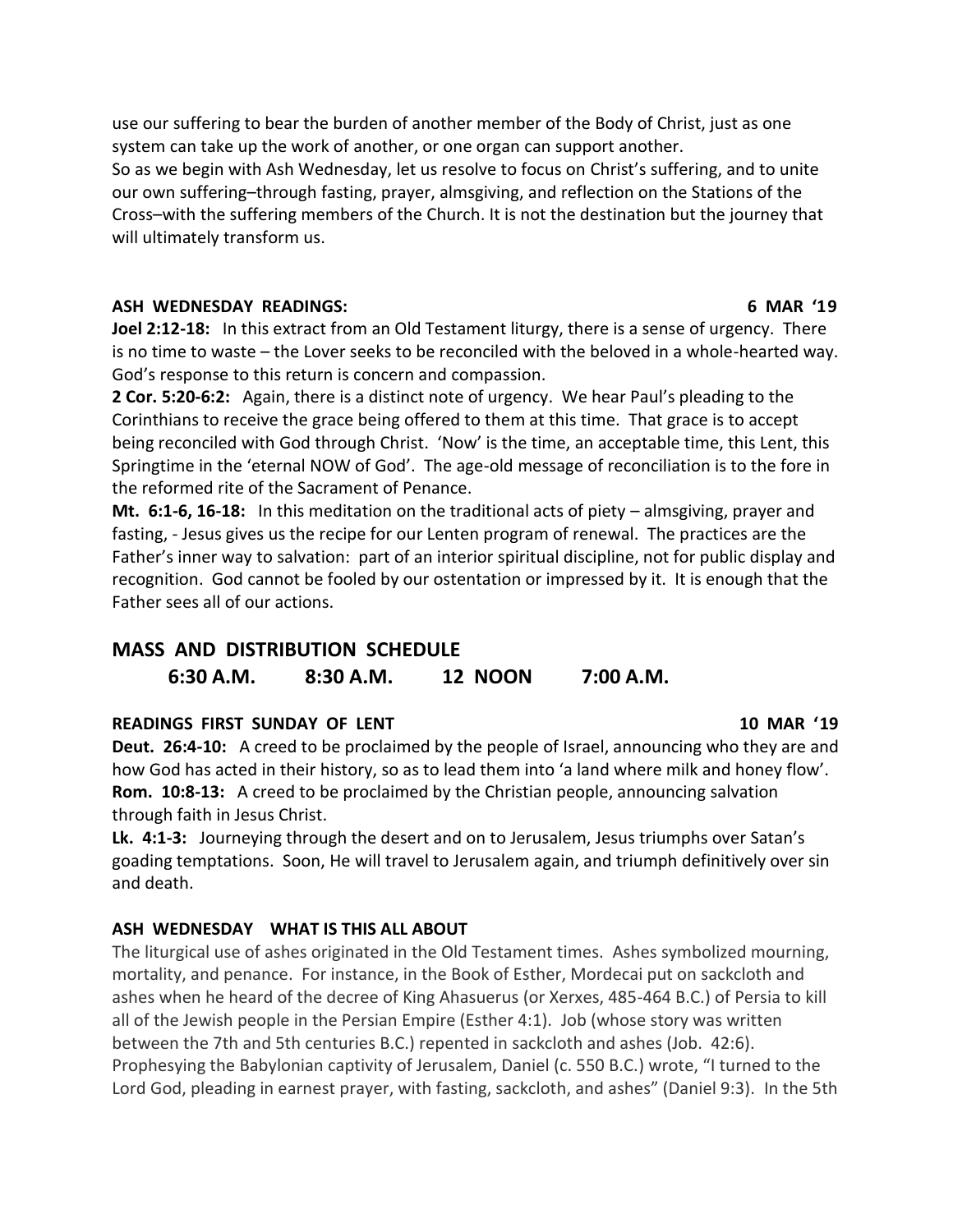century B.C., after Jonah's preaching of conversion and repentance, the town of Nineveh proclaimed a fast and put on sackcloth, and the king covered himself with sackcloth and sat in the ashes (Jonah 3:5-6). These Old Testament examples give evidence to both a recognized practice of using ashes and a common understanding of their symbolism.

Jesus Himself also made reference to ashes: Referring to towns that refused to repent of sin although they had witnessed the miracles and heard the gospel, our Lord said, "If the miracles worked in you had taken place in Tyre and Sidon, they would have reformed in sackcloth and ashes long ago" (Matthew 11:21).

The early Church continued the usage of ashes for the same symbolic reasons. In his book, *De Poenitentia*, Tertullian (c. 160-220) prescribed that the penitent must "live without joy in the roughness of sackcloth and the squalor of ashes." Eusebius (260-340), the famous early Church historian, recounted in his *The History of the Church* how an apostate named Natalis came to Pope Zephyrinus clothed in sackcloth and ashes begging forgiveness. Also during this time, for those who were required to do public penance, the priest sprinkled ashes on the head of the person leaving confession.

In the Middle Ages (at least by the time of the eighth century), those who were about to die were laid on the ground on top of sackcloth sprinkled with ashes. The priest would bless the dying person with holy water, saying, "Remember that thou art dust and to dust thou shalt return." After the sprinkling, the priest asked, "Art thou content with sackcloth and ashes in testimony of thy penance before the Lord in the day of judgment?" To which the dying person replied, "I am content." In all of these examples, the symbolism of mourning, mortality, and penance is clear.

Eventually, the use of ashes was adapted to mark the beginning of Lent, the 40-day preparation period (not including Sundays) for Easter. The ritual for the "Day of Ashes" is found in the earliest editions of the Gregorian Sacramentary which dates at least to the 8th century. About the year 1000, an Anglo-Saxon priest named Aelfric preached, "We read in the books both in the Old Law and in the New that the men who repented of their sins bestrewed themselves with ashes and clothed their bodies with sackcloth. Now let us do this little at the beginning of our Lent that we strew ashes upon our heads to signify that we ought to repent of our sins during the Lenten fast." As an aside, Aelfric reinforced his point by then telling of a man who refused to go to Church on Ash Wednesday and receive ashes; the man was killed a few days later in a boar hunt. Since the Middle Ages, the Church has used ashes to mark the beginning of the penitential season of Lent, when we remember our mortality and mourn for our sins. In our present liturgy for Ash Wednesday, we use ashes made from the burned palm branches distributed on the Palm Sunday of the previous year. The priest blesses the ashes and imposes them on the foreheads of the faithful, making the sign of the cross and saying, "Remember, man you are dust and to dust you shall return," or "Turn away from sin and be faithful to the Gospel." When we begin the holy season of Lent in preparation for Easter, we must remember the significance of the ashes we have received: We mourn and do penance for our sins. We again convert our hearts to the Lord, who suffered, died, and rose for our salvation. We renew the promises made at our baptism, when we died to an old life and rose to a new life with Christ. Finally, mindful that the kingdom of this world passes away, we strive to live the kingdom of God now and look forward to its fulfillment in heaven.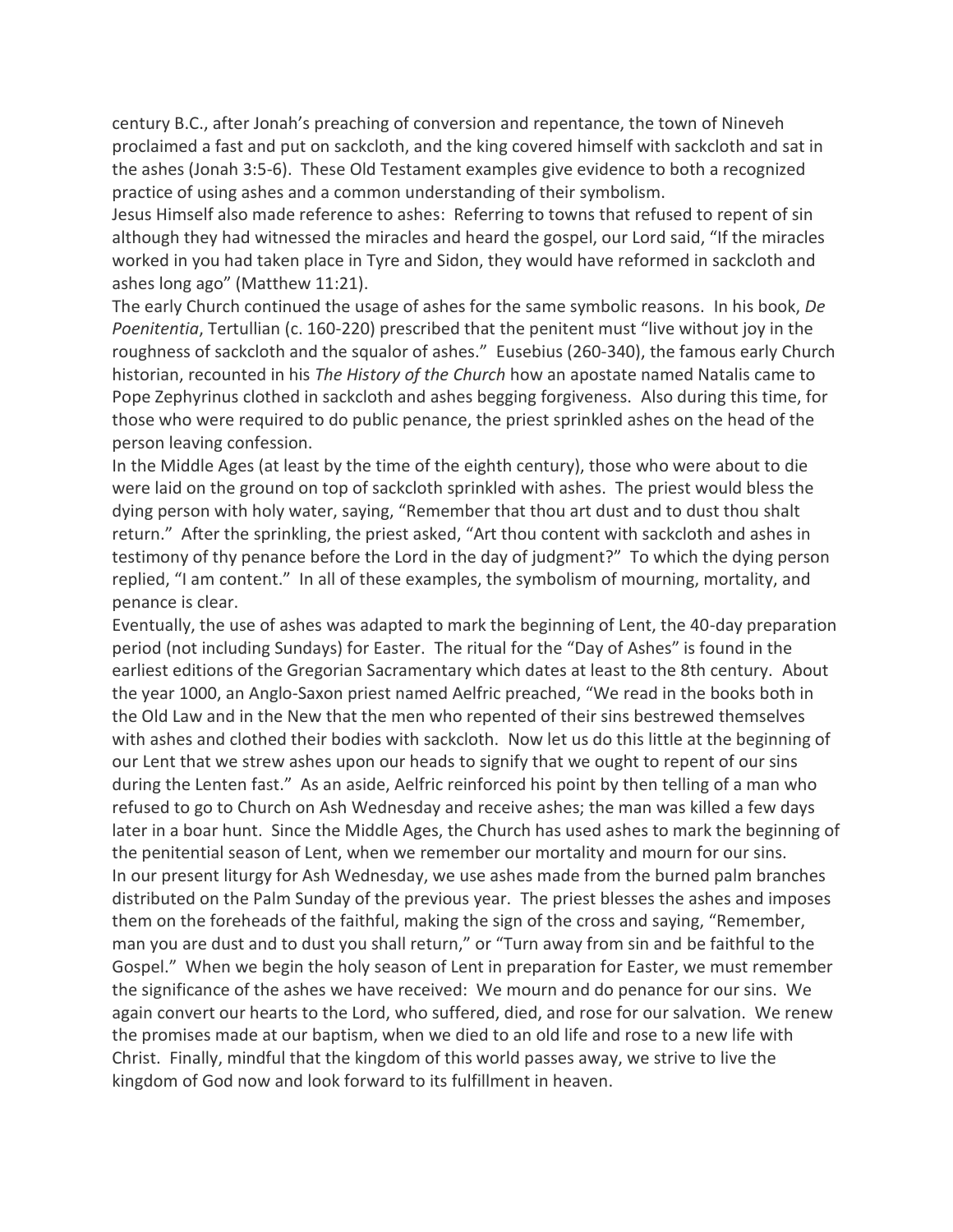### **STATIONS OF THE CROSS:**

### **Stations and Benediction will be held every Friday evening at 7:00 p.m. This will be proceeded by quiet time for Adoration of the Eucharist which will begin at 5:00 p.m.**

**Stations of the Cross**, also called **Way of the Cross**, a series of 14 pictures or carvings portraying events in the Passion of Christ, from His condemnation by Pontius Pilate to His entombment. The series of stations is as follows: (1) Jesus is condemned to death, (2) He is made to bear His cross, (3) He falls the first time, (4) He meets His mother, (5) Simon of Cyrene is made to bear the cross, (6) Veronica wipes Jesus' face, (7) He falls the second time, (8) the women of Jerusalem weep over Jesus, (9) He falls the third time, (10) He is stripped of His garments, (11) He is nailed to the cross, (12) He dies on the cross, (13) He is taken down from the cross, and (14) He is placed in the sepulchre. The images are usually mounted on the inside walls of a church or chapel but may also be erected in such places as cemeteries, corridors of hospitals and religious houses, or on mountainsides.

The devotional exercise of visiting and praying in front of each of the 14 stations and meditating on the Passion of Christ stems from the practice of early Christian pilgrims who visited the scenes of the events in Jerusalem and walked the traditional route from the supposed location of Pilate's house to Calvary. Tradition holds that Mary, the mother of Jesus, set up stone markers at her home outside Jerusalem to prayerfully retrace the steps of her Son's Passion, but the origin of the devotion in its present form is not clear. The number of stations originally observed in Jerusalem was considerably smaller than 14. In the early 16th century, Ways of the Cross were established in Europe, and the tradition of 14 stations probably derived from the best known of them, that at Leuven (1505). The Franciscans long popularized the practice, and in the 18th century they bowed to Western Christian devotional feeling and provided 14 stations in Jerusalem. The traditional stations have been recently supplemented with the Via Lucis (the Way of Light), in which the meditations focus on the resurrected Christ. Prayerful meditation through the Stations of the Cross is especially common during Lent and on Fridays throughout the year, in commemoration of Christ's Crucifixion on Good Friday. The devotion may be done individually or in a group and is particularly important in Roman Catholic, Anglican, and Lutheran traditions. Each station is commonly visited with some variation of the prayer "We adore You, O Christ, and we bless You. Because by Your Holy Cross You have redeemed the world" and with a reading from a relevant passage of Scripture. Both St. Francis of Assisi and St. Alphonso Maria de' Liguori wrote devotional guides for the Stations of the Cross that remain popular.

More to follow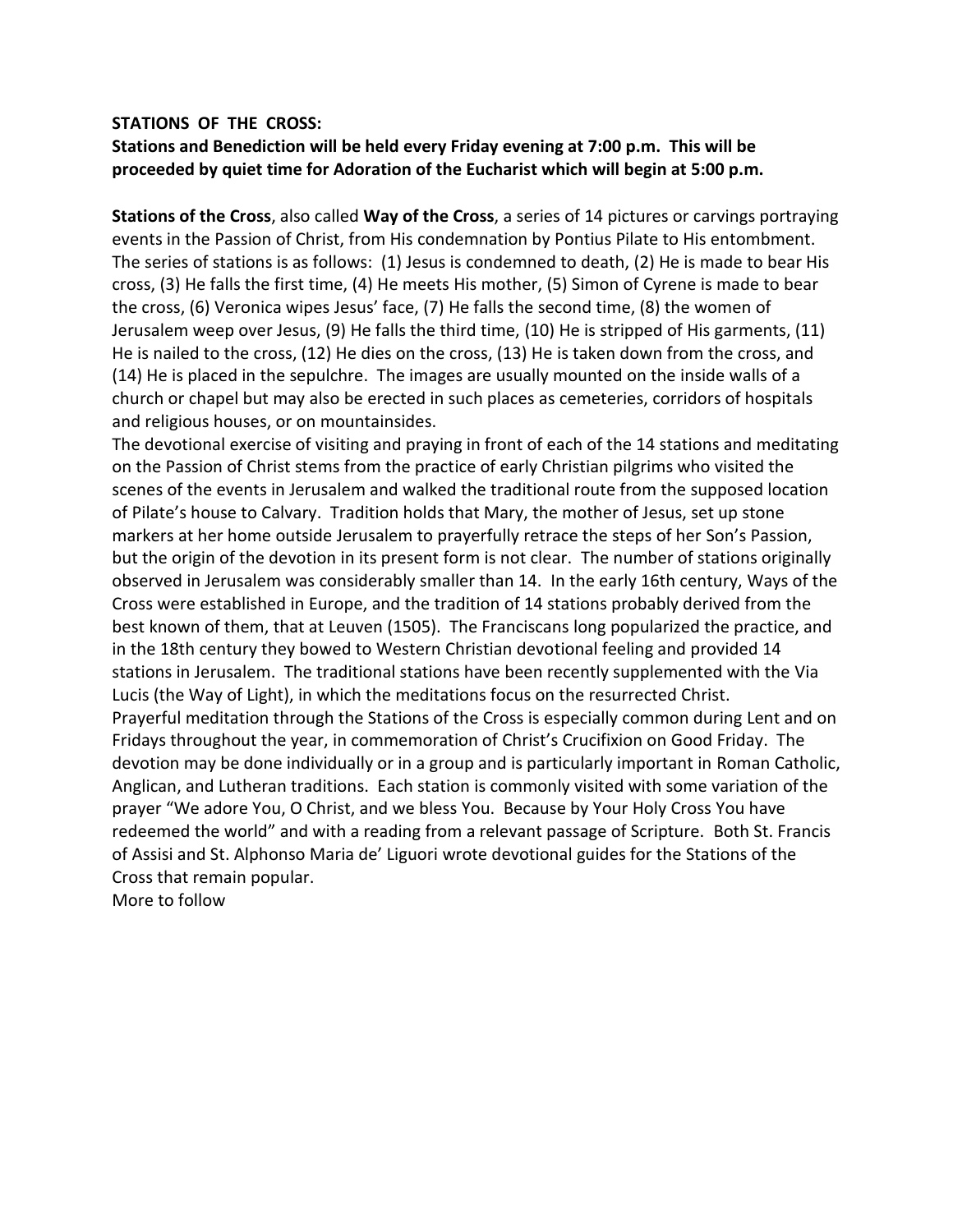

### **LENTEN WEEKDAY REFLECTIONS**

**Ash Wednesday** Repentance and the spirit of Lent is above all else believing in the Gospel, believing in Jesus and His transforming presence in the Church and in the life of every one who believes in Him. Repentance is belief in the persistence of the dying state of Christ and in the power of His resurrection. The gospel is the power of God for the salvation of all who believe. Let our prayer for every day of this Lent be: Lord, help me to believe in You and in the power of Your Gospel

The prophet calls Israel to repentance, emphasizing that God is gracious and merciful. The epistle repeats the call to be reconciled to God. It is erroneous to say God must change and be reconciled to us. It is we who need to return to God, change our ways, repent. The Gospel demands evidence of repentance or right about-turn. There must be a change in our behavior – nothing flamboyant or showy, but good works done quietly and peacefully. A fourth century bishop wrote:

Lord Jesus, think on me And purge away my sin; From earth bound passions set me free And make me pure within.

**Thursday after Ash Wednesday** The Old Testament reading presents us with a choice, life or death, good or evil. Those who choose aright are promised long life and security in the land. For the Christian this is not always so – often the following of God's ways leads to suffering, loneliness and exile. The Gospel reading helps – it speaks of taking up the cross and following Christ. The Christian life is one of sacrificial service. The follower of Christ may often have to abandon much which he holds dear if he is to serve Christ. To take up the cross daily is to live in the constant daily awareness of God and the needs of our fellow human beings.

Were the whole realm of nature mine,

That were an offering far too small.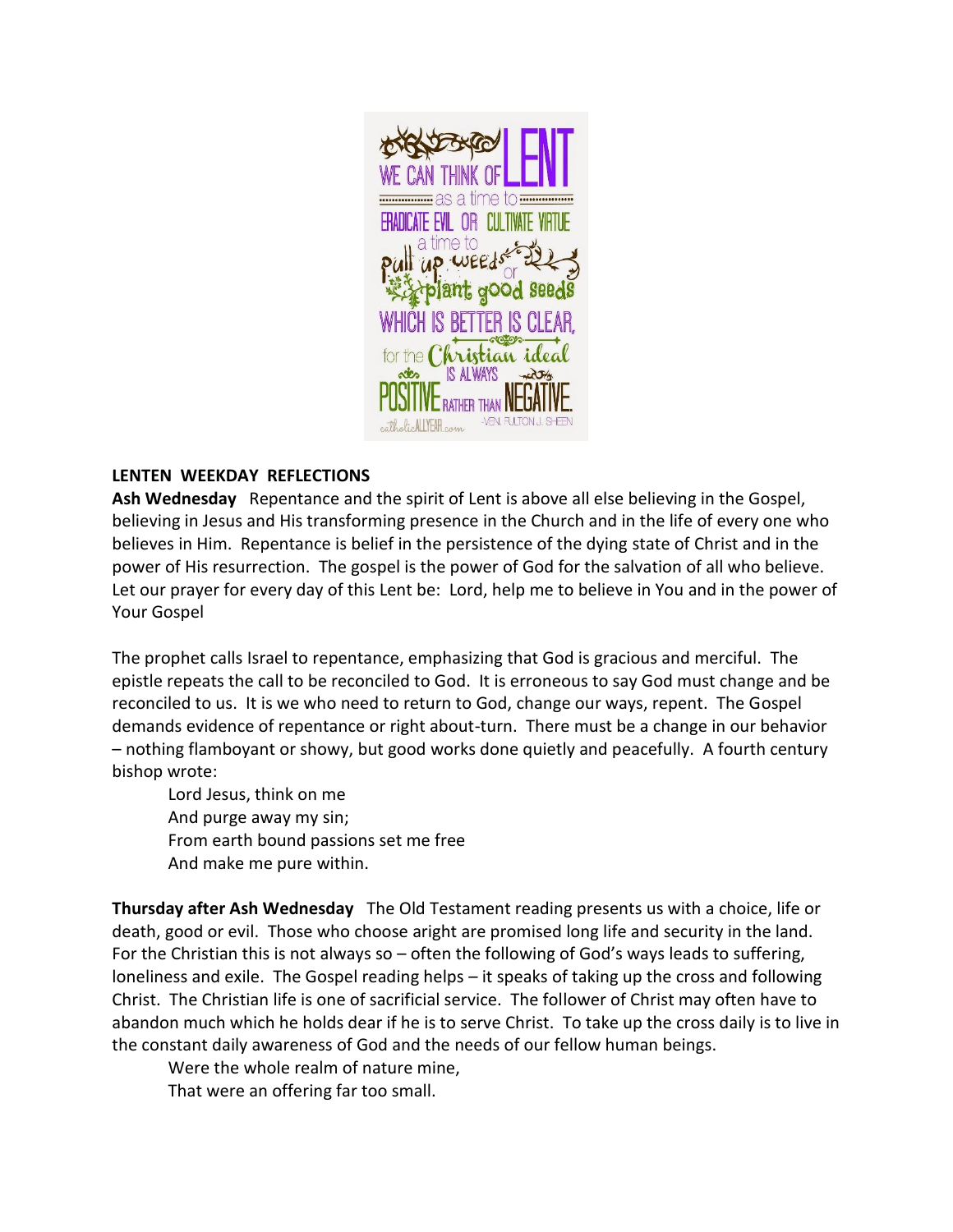Love so amazing, so divine, Demands my soul, my life, my all.

**Friday after Ash Wednesday** For the prophet fasting is most important, but not the outward display which so many of his fellow men were practicing. The fasting God requires is restraint of oneself, doing without things, so that we can help others, and he gives examples. The Gospel declares that to be with Jesus Christ is pure joy. A gloomy pessimistic Christian is a contradiction. For John Baptist's disciples the time of sorrow had come for them, because was in prison. For Jesus' disciples a time of sorrow would come. Jesus is saying to us: Can you take both joy and sorrow – for that's life.

**Saturday after Ash Wednesday** The prophet declares that those who abstain from mockery, jeering and poking fun at others and instead do good to their fellow human beings, will have a spring in their step. They will feel good. The Gospel reminds us that every one of us has been called by God. As Levi was called and found happiness in responding to the call, so shall we. God loves us as we are. No need to have a wash and brush up first. God accepts us as we are, ready to change.

My song is love unknown, My Savior's love to me, Love to the loveless shown That they might lovely be.

### **ALTAR:**

### **The very purpose of a church building – The Altar**

The Holy Sacrifice of the Mass is the center of Catholic life and is our continuing source of sanctifying grace.

For this reason then, the altar is the very reason of the existence for the church. The altar in fact mystically represents Our Lord Jesus Christ, Who is the Sacrificial Victim and our intercessor with God the Father. The most sacred object in the church is the Blessed Sacrament. The second, is the consecrated altar. In Apostolic times, the altar in the*domus ecclesiae* or house churches was often a wooden table as at the Last Supper. In fact, the cedar table that Our Lord used for the First Mass during the Last Supper in the Upper Room is believed to be preserved in the Blessed Sacrament Chapel of St. Peter's Basilica.

In ancient times, altars were also constructed of metal, such as of gold and silver, though the use of stone eventually became the norm. The construction of a permanent altar out of stone was being legislated as early as the 6th century, though this was universal for the Roman Rite until 1596 per the *Pontificale Romanum.* Till about the 11th century, wooden altars were still being used and even consecrated with holy oils.

From the earliest time of Christianity, the bodies and memories of the martyrs were honored in the catacombs or cemeteries with the celebration of their *die nativitatis* or *heavenly birthday.* Once the Catholic religion was legalized in the Roman Empire, the practice of placing an altar over the remains of a martyred saint gradually developed. This is exemplified by the high altar in St. Peter's Basilica which is situated directly over the tomb of the First Pope. Later, it became more customary to place the relics of the martyrs within the altar itself, sometimes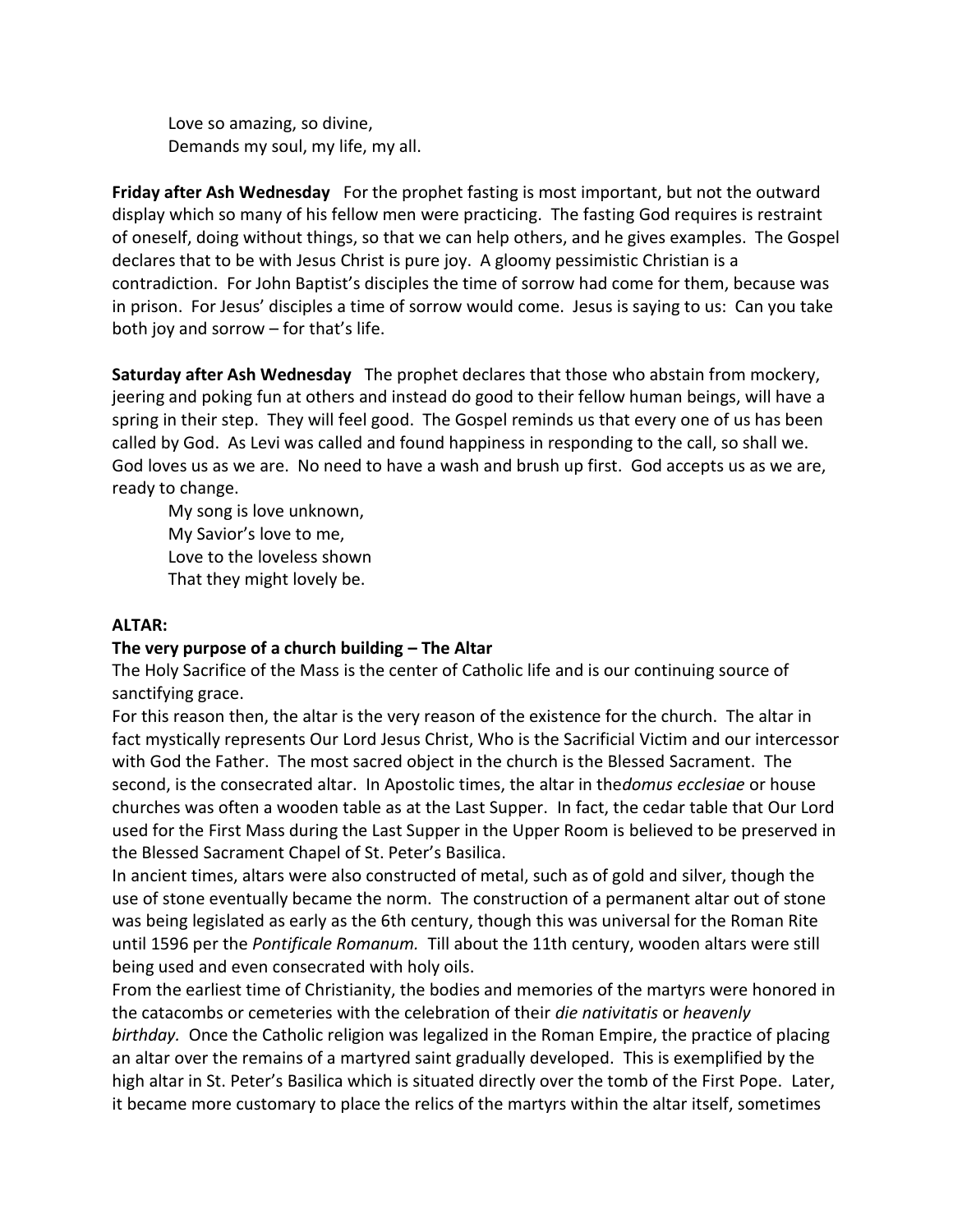behind a metal grate that allowed one to view or even access the holy remains. This intimate and physical connection of the martyrs with the altar, signifies the bond that exist between those who shed their very blood for Christ and their Crucified Savior. This also beautifully fulfills the vision of St. John the Apostle as he related in the book of the Apocalypse, "…*And I saw under the altar, those who were slain for the Word of God".* Centuries later, a liturgical law was made in the Latin Church of the practice of enshrining the relics of a martyr within the altar or underneath it. This sepulcher, a type of sealed tomb, can be located either within the altar structure or on top of the *mensa* which is Latin for *table*, referring to the flat portion or top of the altar. Here at St. Stephen, Martyr the relics are contained in a locked wooden box on a shelf under the surface of the altar.

The traditional rite of consecrating an altar includes the ceremony of sealing the relics of the saints in the sepulcher but before this takes place, preparatory steps must be done by the bishop. The reliquary of the martyred saints is taken to a special place, usually a chapel, where a vigil of veneration is made to the enclosed saints throughout the night as a type of funeral wake. The next morning, when it is time to consecrate the altar, the relics are carried in procession on a bier by four deacons vested in red dalmatics. Red, for the blood the martyrs shed, and carried as if in a funerary procession, though with a tone of triumphant victory as the saints have received their eternal crown.

Ideally, along with the rest of the church building, the high altar should face east so the Holy Sacrifice may be offered in that direction, as has been done since ancient times. The altar should also be constructed so that it is freestanding and not fixed against a wall. Its prescription for the construction of an altar is implied in the *Pontifical Romanum* which directs the bishop to anoint the back side of the altar during its consecration. This could not happen if placed against a wall. A freestanding altar allows the celebrant to circle the altar while incensing it, thus venerating the entire structure of the altar, which represents the body of Christ. With this symbolism in mind, this form of the altar better corresponds with that of a tomb or sarcophagus. This position also permits the Holy Sacrifice of the Mass to be celebrated on either side of the altar.

### **PRAYERS**

### **Mardi Gras Prayer**

Blessed are You, Lord God of all creation, for it is from Your goodness that we have this day to celebrate on the threshold of the Season of Lent.

Tomorrow we will fast and abstain from meat. Today we feast. We thank You for the abundance of gifts You shower upon us. We thank You especially for one another. As we give You thanks,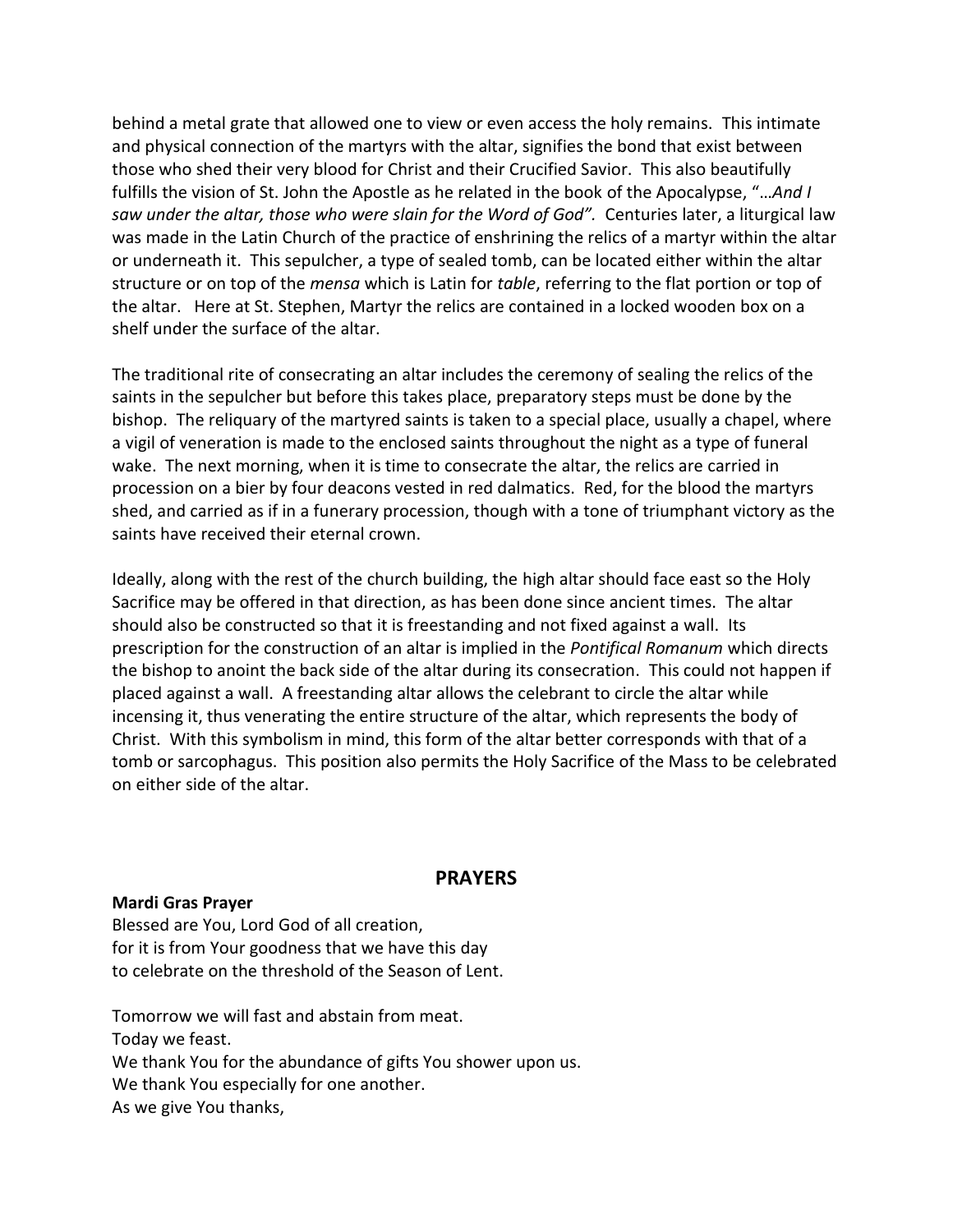we are mindful of those who have so much less than we do. As we share these wonderful gifts together, we commit ourselves to greater generosity toward those who need our support.

Prepare us for tomorrow. Tasting the fullness of what we have today, let us experience some hunger tomorrow. May our fasting make us more alert and may it heighten our consciousness so that we might be ready to hear Your Word and respond to Your call.

As our feasting fills us with gratitude so may our fasting and abstinence hollow out in us a place for deeper desires and an attentiveness to hear the cry of the poor. May our self-denial turn our hearts to You and give us a new freedom for generous service to others.

We ask You these graces with our hearts full of delight and stirring with readiness for the journey ahead. We ask them with confidence in the name of Jesus the Lord.

# **PASTOR'S UP-COMING SCHEDULE**

| Saturday 2 Mar | Mass 8:30 a.m.                                                   |
|----------------|------------------------------------------------------------------|
|                | Baptism 9:30 a.m. and 10:00 a.m.                                 |
|                | Confessions $1:30 - 4:30$ p.m.                                   |
|                | Vigil Mass for 8th Sunday Ordinary Time 5:00 p.m.                |
|                | Meeting                                                          |
| Sunday 3 Mar   | Masses 7:00 a.m., 8:30 a.m. 11:30 a.m. 5:00 p.m. 7:00 p.m. Brig  |
| Monday 4 Mar   | Priest's Day Off                                                 |
|                | Mass 8:30 a.m.                                                   |
|                | Brig 7:40 p.m.                                                   |
| Tuesday 5 Mar  | Mass 8:30 a.m.                                                   |
|                | St. Brides Correctional Facility                                 |
|                | Wednesday 6 Mar Ash Wednesday                                    |
|                | <b>Mass and Distribution of Ashes</b>                            |
|                | 6:30 a.m. 8:30 a.m. 12 Noon $(2:00 \text{ p.m.}$ away) 7:00 p.m. |